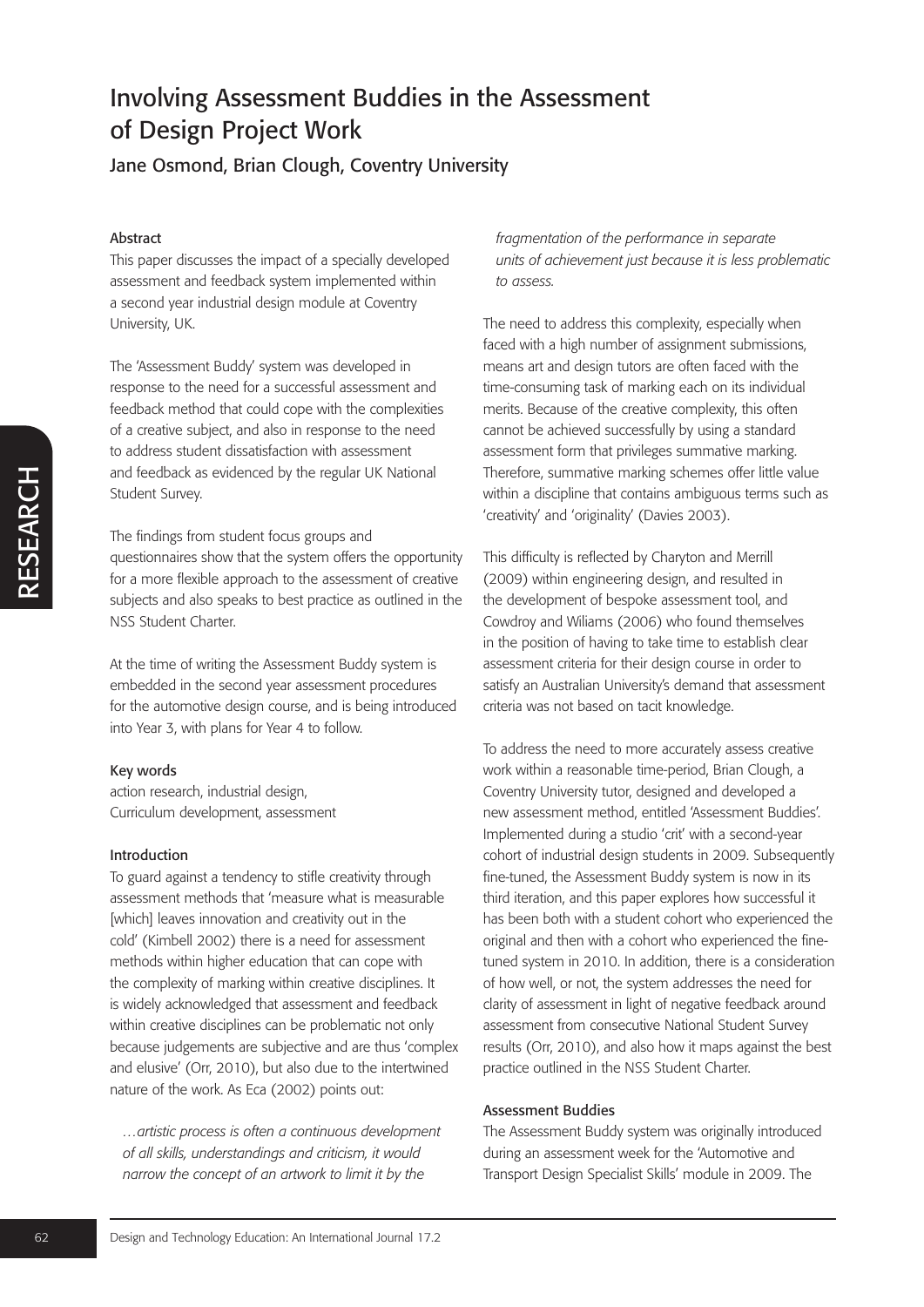system was loosely designed to reflect industry practice, in that designers tend to present to a variety of Directors - chief, studio and design - which results in a discussion debating the merits of the concepts presented. This discussion ultimately leads to a way forward due to the identification of a common theme and favourite image. (Clough et al 2010)

Before the assessment week began each student was assigned two other students who would act as 'assessment buddies' whose job was to make notes during the tutor feedback. Once the assessment session was complete, the buddy and the tutor would agree that the notes reflected the assessment accurately. These notes were then photocopied and a copy given to the presenting student. Approximately three weeks after the event, the student would then receive the summative mark for his or her piece of work.

Subsequently, some teething problems were identified with this first iteration of the Assessment Buddy system (Clough et al 2010). To address these, the system was fine-tuned and focus groups were carried out with the (now) Year 4 students to assess the original system and with the (now) Year 3 students who experience the finetuned system.

### Findings

### Year 3 students

The original group of students (now in year 4) who experienced the original iteration of the Assessment Buddy system, were asked about what they perceived as feedback, good or bad. They felt that it should be constructive, and also balanced: if not, then there could be a tendency to lose confidence.

*I think it needs to be balanced as well – if there's too much criticism you don't feel great at the end of it*

In addition, good feedback was felt to involve signposting as to how disparate bits of work linked up which enabled the students to see their work as a 'whole', such as how a 'bit of surfacing' affected the entire design.

This cohort of students did recognise how difficult it could be for tutors to assess a creative piece of work and that sometimes subjectivity crept in, depending on which tutor was doing the assessing. Faced with differing opinions,

these students had begun to develop their own 'internal filters' where they would inculcate and assess tutor feedback and subsequently form their own opinion as to what worked.

As recipients of the first iteration of the Buddy Assessment system, unsurprisingly this cohort of students had experienced problems:

*I think when the buddy system first came…there were quite big problems with it..you would have people being buddies on the Monday and presenting on the Friday and so not only have they got extra days to do their work but they also knew exactly what to present*

Also, this cohot were expected to present and buddy in<br>same-day sessions and found that because they were<br>concentrating on their own presentation, being a buddy<br>somewhat of a distanction. In additions ome buddles, once<br>th Also, this cohort were expected to present and buddy in same-day sessions and found that because they were concentrating on their own presentation, being a buddy somewhat of a distraction. In addition some buddies, once they had carried out their own presentation, did not turn up for subsequent sessions:

*I found that not all the buddies did turn up; once someone had their presentation whether it was at the beginning of the week or the end, they didn't go to their buddy session, so I had to fill in twice for somebody else.*

The original feedback form was also problematic as the space to write down notes was quite small also some buddies disliked writing down negative feedback, or in some cases wrote down their own opinions:

*Worst still is when people completely miss the point of what the buddy system is and write their own assessments or opinion – this lecturer here giving you their opinion is actually just decoration, but actually 'you fellow student, what do you think'?* 

Further, there was a disconnect between the feedback received on the assessment day and the summative mark in that some were (often negatively) surprised by the latter, possibly because the only 'record' of the session they had was in their own memory coupled with the feedback form.

Despite these problems, this cohort did feel that the Assessment Buddy system was a huge improvement on the more traditional 'pin up and leave' system, in particular in relation to the interactive conversation they were able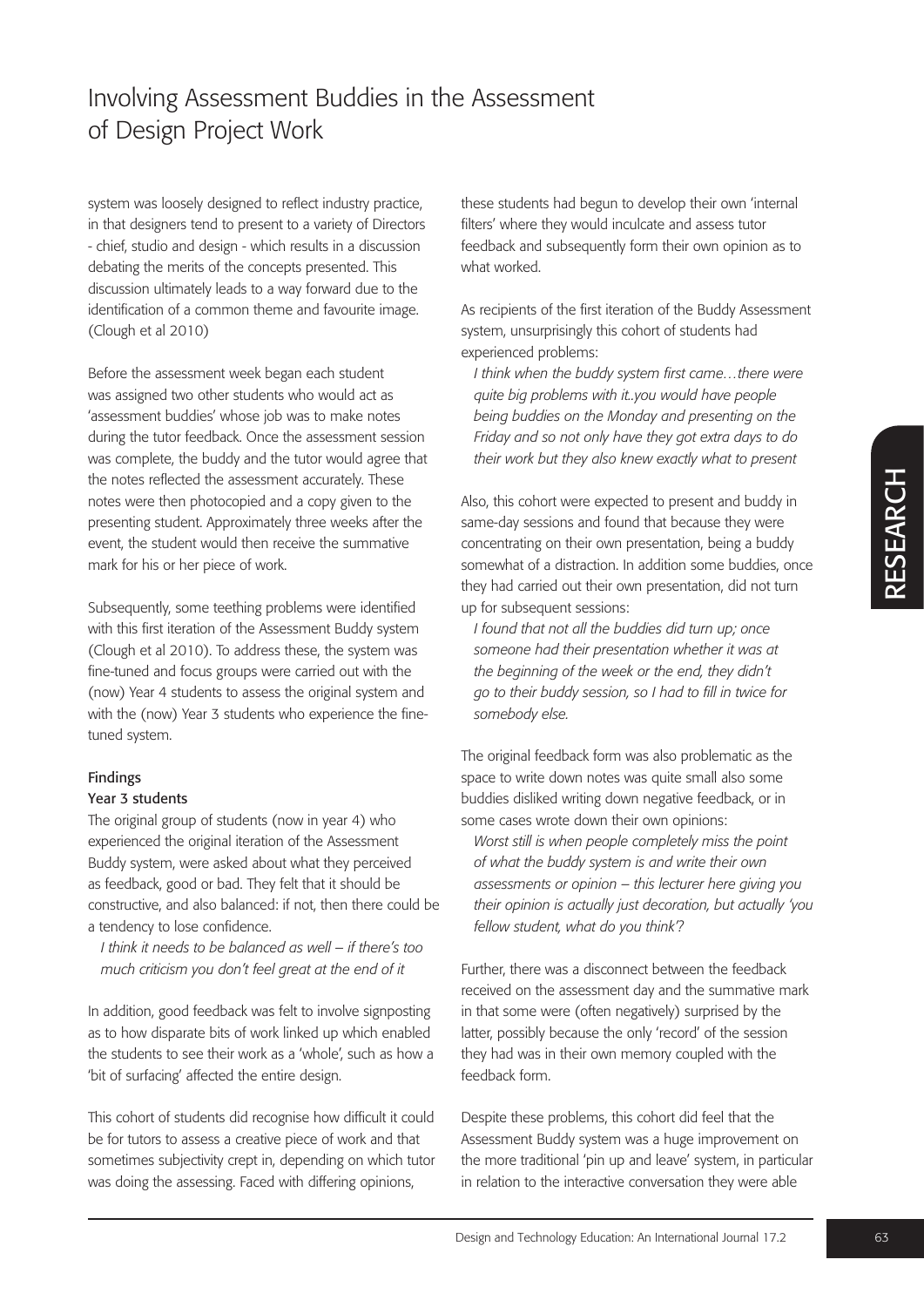to have with the assessment tutors. Some went as far as to say that it highlighted how poor a feedback mechanism the pin up and leave system was:

*Much better than the pin up and leave: in fact it highlighted it – it wasn't that much of a problem until we started doing the buddy system just how crap it is to do the work, put it on the wall and just leave it and then come back and get a nod or a shake about whether it was OK*

In addition, due to the comprehensive nature of the formative feedback received during the Assessment Buddy session, these students had begun to disregard their summative marks in favour of the value of comprehensive feedback:

*I want to get a half decent degree and passing it would be handy but I am more concerned with my attributes and what I have learnt and how I have developed over the four years rather than a 70% mark.*

However, one of the biggest advantages of the Assessment Buddy system was felt to the 'immediate feedback' aspect, although they found, despite the system being loosely based on industry practice, it was more complicated than that they had experienced during their third year work placements:

*When I got into industry there was a 3 week sketch phase; here you would never be able to do that, but basically they just wanted to see how many ideas we could chuck out in a certain time period – take as long as you need, put as many ideas as you have got on the table and then we will go through them and see which ones are worth developing*

Nonetheless, they did acknowledge that that a crit within industry had a different focus in that it was aimed at developing ideas for eventual production, in contrast to the University, where the crit was aimed more at their personal development as designers.

**Examinative marks in favour of the value of comprehensel exact that there is the follow that there learned with my attribute or the binary have learned with my attribute of the follow the learned where the the and how I f** The teething problems identified by the above students - buddying and presenting in the same session, buddies not turning up, the feedback form being too small, a disconnect between the feedback and summative mark, and the lack of a session backup – led to a redesign of Assessment Buddy System. Specifically, the 'buddies' became volunteers, rather than conscripts, with guidelines specifying that they undertake a commitment to the task regardless of when they were presenting, with the 'pay-off' being access to all presentations during the week. They were also freed from buddying during their own presentation session. The feedback form was also redesigned to include 'positive', 'OK 'and 'negative' categories, and an audio recording of the session was to be provided within one week of the crit, followed by the final summative mark seven days later. The module was then underpinned by 'round-table' tutorials throughout the year, which allowed the students to share methodology, provide mutual support and engage in 'light' critique.

#### Year 3 students

The second group of students (now in year 3) who experienced the fine-tuned version of the Assessment Buddy system, were also asked what they understood by feedback. There was a general consensus that good feedback focused on how to move forward successfully. Good feedback was also seen by some students as being part of one-to-one tutorials that allowed an interaction of ideas, especially if there was access to more than one tutor to allow the expression of a range of opinions.

The students also felt that 'negative' feedback, where appropriate, was useful, as long as it remained constructive. In contrast, 'bad' feedback was seen as containing summative marks with little or no explanation: *I think the worst bit of feedback I had was with the […] module and we were all sent a letter with a sheet of adjectives on that they circled… it was just not very personal to your project* 

As with the Year 4 students, this cohort also recognised how difficult it could be to assess work within a creative subject, especially within a course that accommodated different course titles: this meant that different weightings needed to be given to pieces of work, such as a package drawing, or an illustration.

The round-table studio tutorials given in the build-up to assessment week were also felt to be useful, in particular in terms of crafting presentation skills.

In relation to the actual assessment week, the students who acted as buddies appreciated the categories of 'positive', 'negative' and 'OK' on the feedback form as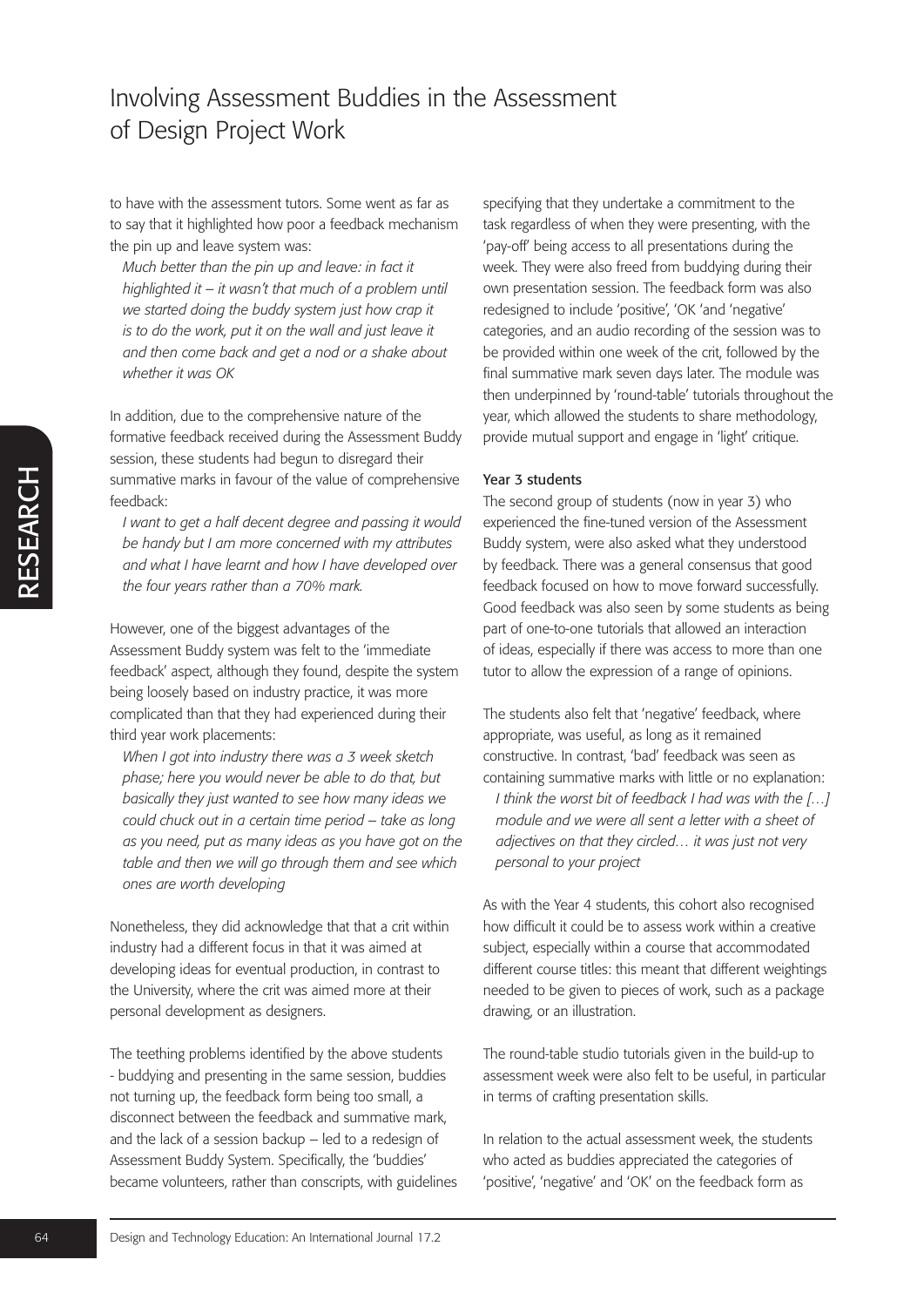the tutors made sure to signal them where appropriate. However, sometimes the buddies found it hard to distinguish between the 'positive' and 'OK' comments and also to identify enough points:

*There was not always four things in each of those categories - for example, I saw people who I didn't even know were in my year come in to present…and the lecturers didn't have too many good things to say about their work - so in that case you struggled to find four things*

The students who volunteered to become buddies during this iteration of the system had the chance to watch all the presentations during the assessment week, and this gave them not only tips on presentation skills, but also tips for their own work.

## Questionnaire

Both sets of students were also asked to fill in an adapted version of the National Student Survey questionnaire, tailored to ask questions about the module, rather than the overall course (see Table 1).

The students were given the options of 'definitely agree', 'mostly agree', 'neither', 'mostly disagree', 'definitely disagree' to a series of 22 questions under headings relating to teaching, assessment, academic support, organisation, learning resources and personal development. An analysis of the results showed that in the Assessment and Feedback section, only 14% of the Year 4 students felt that the assessment arrangements and marking had been fair when compared to the Year 3 students (75%). In addition, only 28% of the Year 4 students agreed that they received detailed comments on their work, as opposed to 75% of the year 3 students.

### Conclusion

| presentations during the assessment week, and this gave<br>them not only tips on presentation skills, but also tips for<br>their own work.                                                          | Year 4 students felt that the assessment arrangements<br>and marking had been fair when compared to the Year<br>3 students (75%). In addition, only 28% of the Year 4<br>students agreed that they received detailed comments on<br>their work, as opposed to 75% of the year 3 students. |                                                                                                                                                                                                                                            |            |    |  |  |
|-----------------------------------------------------------------------------------------------------------------------------------------------------------------------------------------------------|-------------------------------------------------------------------------------------------------------------------------------------------------------------------------------------------------------------------------------------------------------------------------------------------|--------------------------------------------------------------------------------------------------------------------------------------------------------------------------------------------------------------------------------------------|------------|----|--|--|
| When it came to these students' turn to present, they<br>found the chance to have a conversation about their work,                                                                                  |                                                                                                                                                                                                                                                                                           |                                                                                                                                                                                                                                            |            |    |  |  |
| and thus the chance to explain their thinking to the tutors<br>really valuable and a much better system that 'talking to<br>someone with their head down writing.'                                  | Conclusion<br>Both sets of students were clear about what constituted<br>constructive feedback, and showed an understanding of<br>the complexities of assessing within a creative discipline.                                                                                             |                                                                                                                                                                                                                                            |            |    |  |  |
| In contrast to the Year 4 students, these students were<br>much less surprised by their summative mark, typically<br>received up to two weeks after their presentation.                             | They also appreciated receiving the immediate feedback<br>that the Assessment Buddy system enabled and felt<br>that it was a much better system than the traditional 'pin                                                                                                                 |                                                                                                                                                                                                                                            |            |    |  |  |
| Assessment and Feedback: agreement 1                                                                                                                                                                |                                                                                                                                                                                                                                                                                           | Year 3 (%)                                                                                                                                                                                                                                 | Year 4 (%) |    |  |  |
| 5. The criteria used in marking have been clear in advance                                                                                                                                          |                                                                                                                                                                                                                                                                                           | 50                                                                                                                                                                                                                                         | 43         |    |  |  |
| 6. Assessment arrangement and marking have been fair                                                                                                                                                |                                                                                                                                                                                                                                                                                           | 75                                                                                                                                                                                                                                         | 14         |    |  |  |
| 7. Feedback on my work has been prompt                                                                                                                                                              |                                                                                                                                                                                                                                                                                           | 75<br>75                                                                                                                                                                                                                                   | 71         |    |  |  |
| 8. I have received detailed comments on my work                                                                                                                                                     |                                                                                                                                                                                                                                                                                           |                                                                                                                                                                                                                                            | 28         |    |  |  |
| 9. Feedback on my work has helped me clarify things I did not understand                                                                                                                            |                                                                                                                                                                                                                                                                                           | 50                                                                                                                                                                                                                                         | 57         |    |  |  |
| Table 1: Assessment and Feedback Section of the questionnaire                                                                                                                                       |                                                                                                                                                                                                                                                                                           |                                                                                                                                                                                                                                            |            |    |  |  |
| But, in common with the Year 4 students, they were also<br>less concerned with the summative mark, and in one case<br>a student didn't bother to check - it was enough to know<br>he hadn't failed. | the latter.                                                                                                                                                                                                                                                                               | up and leave' style of crit. In addition, the provision of<br>comprehensive formative feedback appeared to have an<br>effect on the importance that both sets of student placed<br>on summative marks in that they placed less emphasis on |            |    |  |  |
| To be honest I have got to the point where I just don't<br>care about the mark                                                                                                                      |                                                                                                                                                                                                                                                                                           |                                                                                                                                                                                                                                            |            |    |  |  |
|                                                                                                                                                                                                     | Design and Technology Education: An International Journal 17.2                                                                                                                                                                                                                            |                                                                                                                                                                                                                                            |            | 65 |  |  |

| Table 1: Assessment and Feedback Section of the questionnaire |  |  |  |  |  |
|---------------------------------------------------------------|--|--|--|--|--|
|---------------------------------------------------------------|--|--|--|--|--|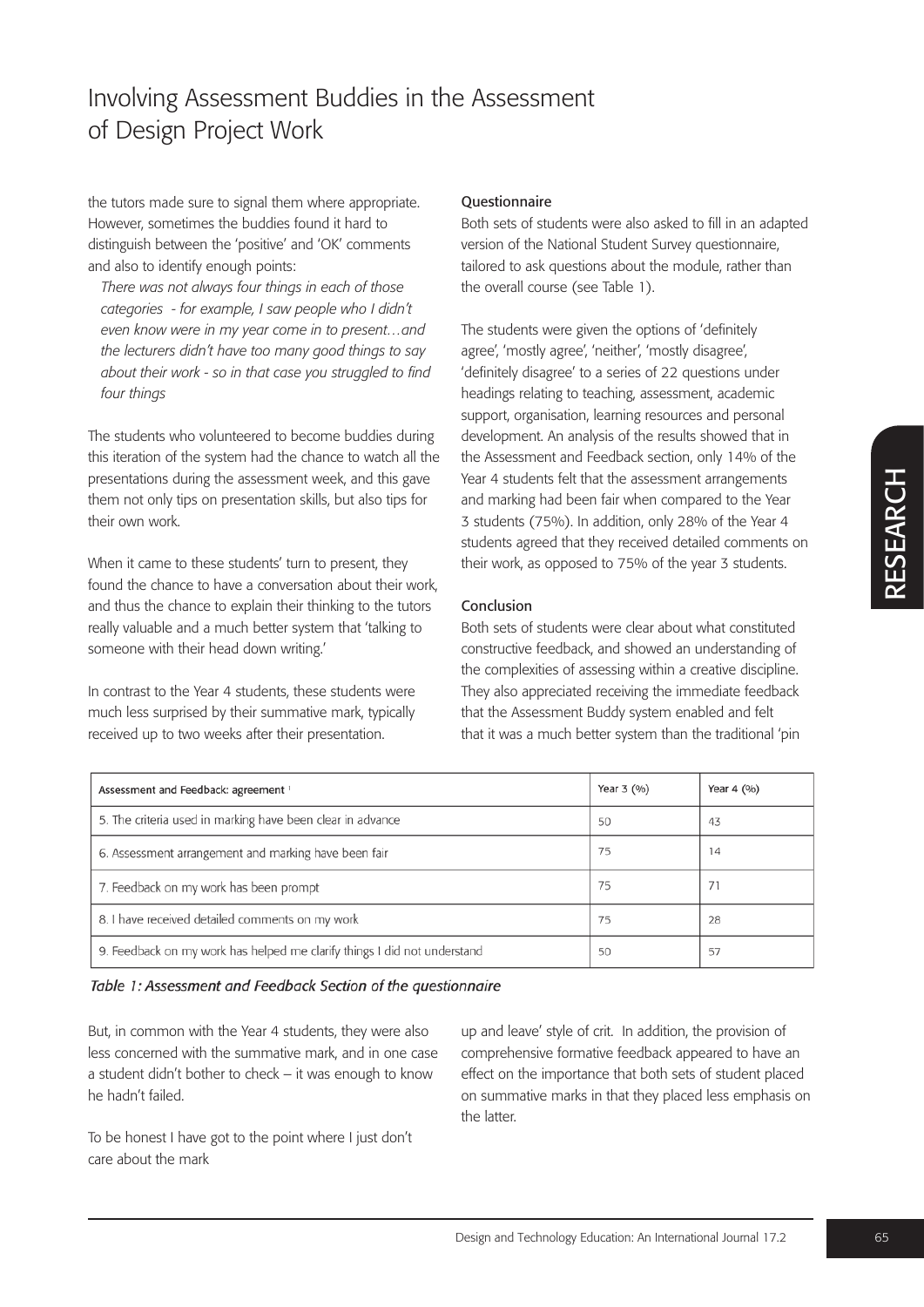Further, one of the major advantages of the system for both sets of students was the interactive conversation that the Assessment Buddy system enabled between the students and their tutors.

Another advantage was the facility for the students who were acting as buddies to see the range of work presented by other students on the module, which not only gave them information that could help them with their own work, but also access to presentation skills which would benefit them when they moved into industry.

Francential symptonic entropy surmative marks - the Year 3 surfacets were more<br>surmanitive marks - the Year 3 surfacet and the scalifording of<br>the feedback through the provision of detailed notes<br>and aution files. However, There were some differences between the two cohorts, most notably between the 'surprise' level on receiving summative marks – the Year 3 students were more likely to be less surprised due to the scaffolding of the feedback through the provision of detailed notes and audio files. However, the Year 4 students, whilst acknowledging some problems with the first iteration of the system, demonstrated a more mature grasp of the need to develop an internal filter when faced with differing opinions from tutors about their work. They also, having experienced work placements, recognised that the Assessment Buddy system was more complex than those in industry, due to the need to progress their personal development as designers.

In terms of the results from the questionnaire about the lack of fair marking from the Year 4 students, this difference could be explained by the lack of the audio file and therefore the students may have had difficulty remembering the feedback clearly. In relation to the lack detailed comments on their work, it is possible that the original feedback form, which did not contain the 'positive, 'OK' and 'negative' categories, and had less space for writing notes, meant that the feedback from tutors was not captured efficiently.

In summary, both sets of students felt that the Assessment Buddy system was a big improvement on the 'pin up and leave' style of crit in that it offered them timely, comprehensive and constructive feedback that they could inculcate into their personal development as designers and take them forward towards their next piece of work.

Finally, turning to the NSS Student Charter, the Assessment Buddy system seems to addresses the need for a range of assessment methods and the provision of formative as well as summative assessment and feedback, and perhaps - most importantly - timely feedback (see points  $1 - 5$  in Appendix 1).

### References

Charyton, C., Merrill, J. (2009). Assessing General Creativity and Creative Engineering Design in First Year Engineering Students. *Journal of Engineering Education,* April, Vol. 98 Issue 2, p145-156

Clough, B., Osmond, J., Brisbourne, D. (2010). Delivering Effective Formative Feedback to Large Student Groups through the Use of 'Assessment Buddies''. *Systematic Enhancement of Learning &Teaching: Innovation, Research and Development Conference,* Edge Hill University, Ormskirk. June

Cowdroy, R., Williams, A. (2006). Assessing creativity in the creative arts. *Art, Design & Communication in Higher Education,* V5, N2. Intellect Ltd

Davies, A. (2003). Writing learning outcomes and assessment criteria in art and design. *Report for the ADCLTN (ADM Subject Centre)*

Eca, T. (2002) 'A conceptual framework for art and design external assessment.' *European Conference on Educational Research,* University of Lisbon, 11-14 September Retrieved 24 April 2012 from: http://www. leeds.ac.uk/educol/documents/00002283.htm [Accessed 24.4.12)

Kimbell, R. (2002) 'Assessing Design Innovation: The Famous Five and the Terrible Two'. *Journal of Design and Technology Education,* 7(3): 172-180.

NUS (2012). NUS Charter on Feedback & Assessment. Retrieved 8 January 2012 from http://www.nusconnect. org.uk/news/article/highereducation/720/